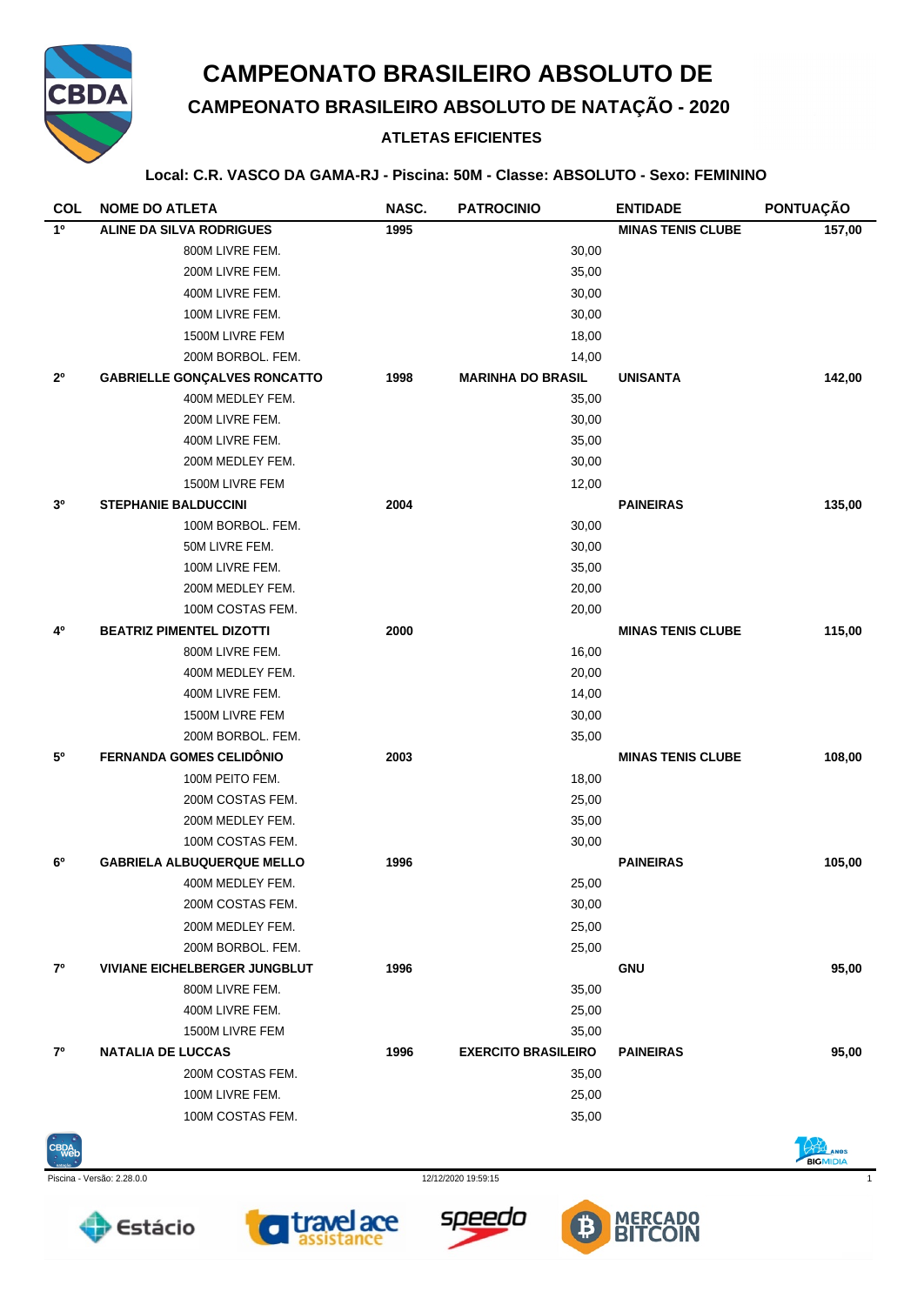

## **CAMPEONATO BRASILEIRO ABSOLUTO DE**

# **CAMPEONATO BRASILEIRO ABSOLUTO DE NATAÇÃO - 2020**

### **ATLETAS EFICIENTES**

#### **Local: C.R. VASCO DA GAMA-RJ - Piscina: 50M - Classe: ABSOLUTO - Sexo: FEMININO**

| <b>COL</b>      | <b>NOME DO ATLETA</b>                           | NASC. | <b>PATROCINIO</b>          | <b>ENTIDADE</b>          | PONTUAÇÃO |
|-----------------|-------------------------------------------------|-------|----------------------------|--------------------------|-----------|
| 90              | <b>SOFIA GARUFFI RONDEL</b>                     | 2002  |                            | <b>CORINTHIANS</b>       | 73,00     |
|                 | 100M BORBOL, FEM.                               |       | 14,00                      |                          |           |
|                 | 200M LIVRE FEM.                                 |       | 25,00                      |                          |           |
|                 | 400M LIVRE FEM.                                 |       | 18,00                      |                          |           |
|                 | 1500M LIVRE FEM                                 |       | 16,00                      |                          |           |
| 10 <sup>o</sup> | <b>BETINA LORSCHEITTER</b>                      | 1990  | <b>EXÉRCITO BRASILEIRO</b> | <b>CORINTHIANS</b>       | 70,00     |
|                 | 800M LIVRE FEM.                                 |       | 25,00                      |                          |           |
|                 | 400M LIVRE FEM.                                 |       | 20,00                      |                          |           |
|                 | 1500M LIVRE FEM                                 |       | 25,00                      |                          |           |
| 10 <sup>o</sup> | <b>JULIA SEBASTIAN</b>                          | 1993  |                            | <b>MINAS TENIS CLUBE</b> | 70,00     |
|                 | 100M PEITO FEM.                                 |       | 35,00                      |                          |           |
|                 | 200M PEITO FEM.                                 |       | 35,00                      |                          |           |
| 12°             | <b>GIULIA OLIVEIRA CARVALHO</b>                 | 2002  |                            | <b>MINAS TENIS CLUBE</b> | 68,00     |
|                 | 100M BORBOL. FEM.                               |       | 20,00                      |                          |           |
|                 | 100M PEITO FEM.                                 |       | 9,00                       |                          |           |
|                 | 50M LIVRE FEM.                                  |       | 9,00                       |                          |           |
|                 | 200M PEITO FEM.                                 |       | 12,00                      |                          |           |
|                 | 200M BORBOL, FEM.                               |       | 18,00                      |                          |           |
| $12^{\circ}$    | <b>BRUNA MONTEIRO LEME</b>                      | 2001  |                            | <b>CORINTHIANS</b>       | 68,00     |
|                 | 100M PEITO FEM.                                 |       | 30,00                      |                          |           |
|                 | 200M PEITO FEM.                                 |       | 20,00                      |                          |           |
|                 | 200M MEDLEY FEM.                                |       | 18,00                      |                          |           |
| 14 <sup>0</sup> | <b>GIULIA SALESI CHICON</b>                     | 2002  |                            | <b>CORINTHIANS</b>       | 65,00     |
|                 | 800M LIVRE FEM.                                 |       | 20,00                      |                          |           |
|                 | 200M LIVRE FEM.                                 |       | 20,00                      |                          |           |
|                 | 400M LIVRE FEM.                                 |       | 16,00                      |                          |           |
|                 | 1500M LIVRE FEM                                 |       | 9,00                       |                          |           |
| 15 <sup>o</sup> | <b>NICHELLY BRANDAO LYSY</b>                    | 2003  |                            | <b>MINAS TENIS CLUBE</b> | 59,00     |
|                 | 400M MEDLEY FEM.                                |       | 30,00                      |                          |           |
|                 | 200M COSTAS FEM.                                |       | 16,00                      |                          |           |
|                 | 200M PEITO FEM.                                 |       | 6,00                       |                          |           |
| 15 <sup>o</sup> | 200M MEDLEY FEM.<br><b>ANA CECILIA CARVALHO</b> | 2003  | 7,00                       | <b>MINAS TENIS CLUBE</b> |           |
|                 | 800M LIVRE FEM.                                 |       |                            |                          | 59,00     |
|                 |                                                 |       | 7,00                       |                          |           |
|                 | 400M MEDLEY FEM.<br>1500M LIVRE FEM             |       | 18,00                      |                          |           |
|                 | 200M BORBOL. FEM.                               |       | 4,00<br>30,00              |                          |           |
| 17 <sup>o</sup> | <b>BEATRIZ BRANDAO LYSY</b>                     | 1998  |                            | <b>MINAS TENIS CLUBE</b> | 55,00     |
|                 | 100M PEITO FEM.                                 |       | 25,00                      |                          |           |
|                 | 200M PEITO FEM.                                 |       | 30,00                      |                          |           |
| 18 <sup>o</sup> | <b>GABRIELLE ASSIS DA SILVA</b>                 | 1999  |                            | <b>CORINTHIANS</b>       | 54,00     |
|                 | 100M PEITO FEM.                                 |       | 20,00                      |                          |           |
|                 | 200M PEITO FEM.                                 |       | 18,00                      |                          |           |
|                 |                                                 |       |                            |                          |           |



**Estácio** 

Piscina - Versão: 2.28.0.0 12/12/2020 19:59:15 2

**travelace**